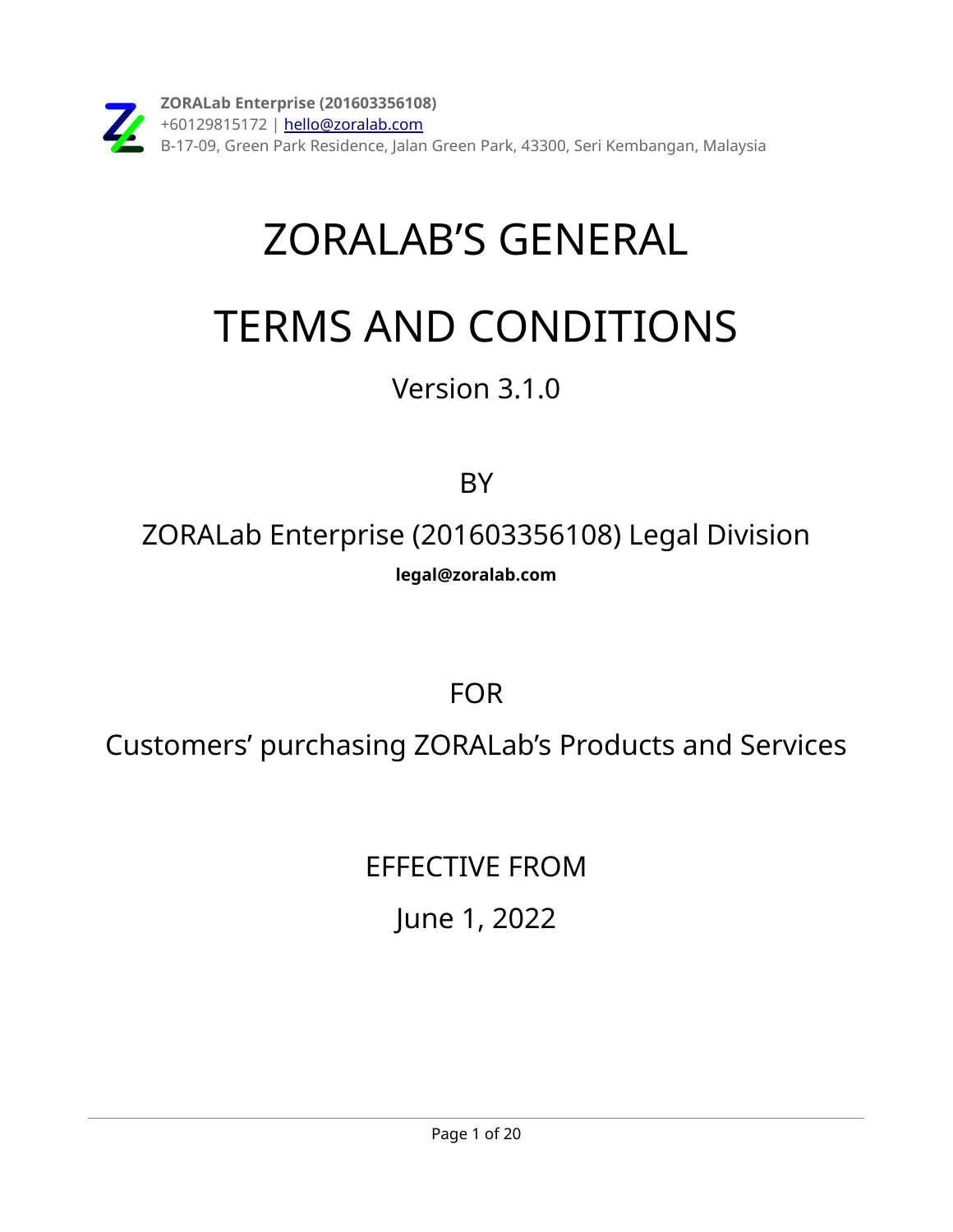

This Agreement is made on the date and time stipulated in the last page of this Agreement

#### **BETWEEN**

1. ZORALAB ENTERPRISE (Business Registration Number: 2016033556108) of B-17-09, Green Park Residences, Jalan Green Park, 43300, Seri Kembangan, Malaysia (hereinafter referred to as "ZORALab")

#### AND

1. YOU where you are an legal entity be it a person or a company authorized to use one or more ZORALab's Products and Services subjected to these Terms and Conditions herein and/or an entity of whatsoever description including but not limited to an individual, a group of individuals, a sole proprietorship, a partnership, a body corporate or otherwise governmental bodies and agencies of any kind established under the laws, rules and/or regulations for the time being in force and which may come into force (hereinafter referred as "CLIENT")

(CLIENT shall be collectively referred to as "Receiving Parties")

(ZORALab, and the Receiving Parties shall be collectively referred to as "Parties")

#### WHEREAS:

A) The Receiving Parties are desirous of appointing ZORALab for one or more Services of the Product (as defined in this Agreement). At the request of the Receiving Parties, ZORALab agrees to provide the service of the Product to the Receiving Parties upon the terms and subject to the conditions set out in this Agreement.

NOTE THE PARTIES ARE AGREED as follows: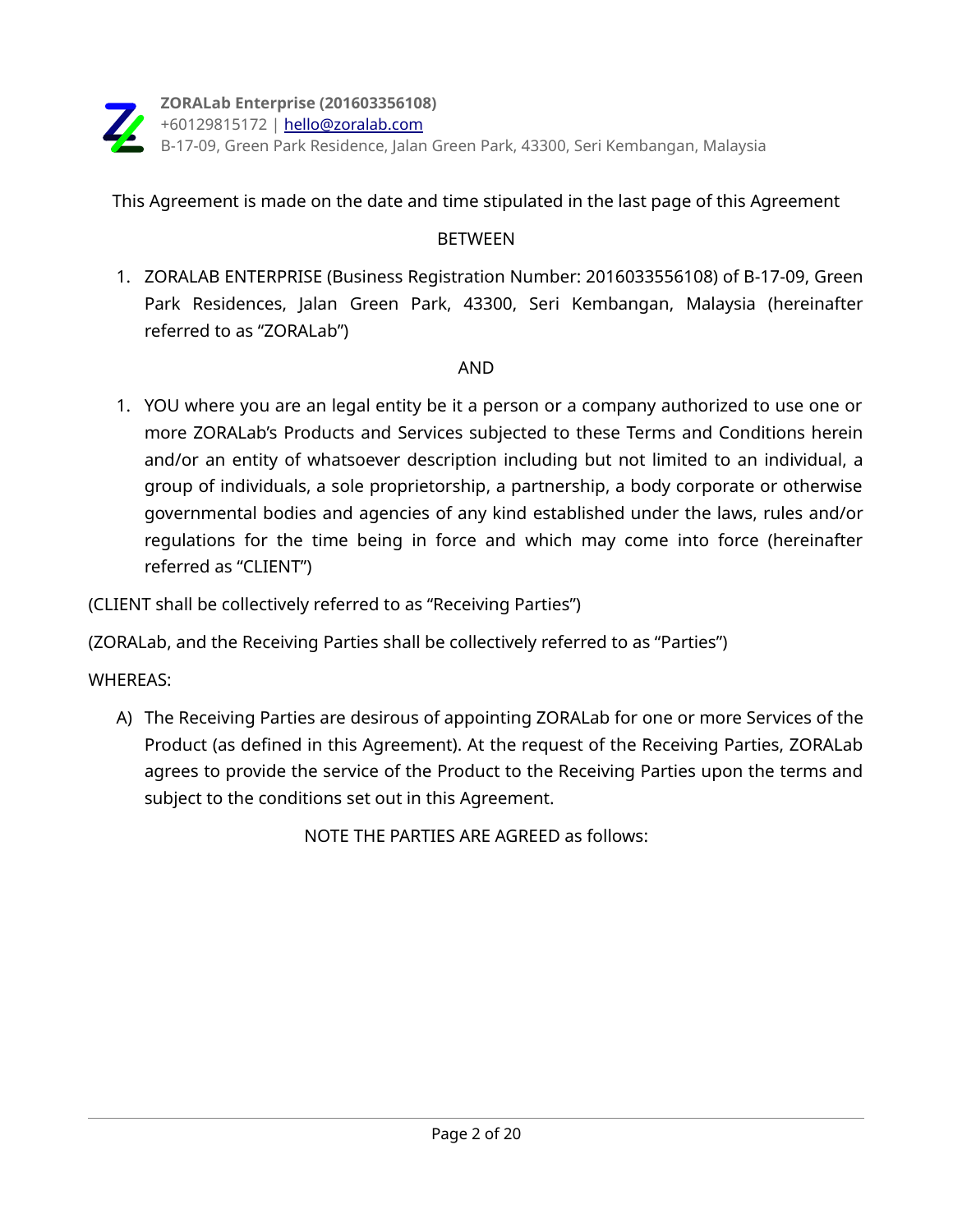

+60129815172 | [hello@zoralab.com](mailto:hello@zoralab.com)

B-17-09, Green Park Residence, Jalan Green Park, 43300, Seri Kembangan, Malaysia

#### **1. Definitions**

- 1.1. Words importing the singular number includes the plural number and vice versa.
- 1.2. Words importing the masculine gender including feminine.

| <b>Account</b>                              | Means a report containing both financial and usage description<br>opened for the Receiving Parties presented from our Web Portal.                                                                                                                                                                                                                                                                  |
|---------------------------------------------|----------------------------------------------------------------------------------------------------------------------------------------------------------------------------------------------------------------------------------------------------------------------------------------------------------------------------------------------------------------------------------------------------|
| <b>Activation, Activated</b>                | Means the starting point of usage for the Products and/or Services.                                                                                                                                                                                                                                                                                                                                |
| <b>Agreement</b>                            | Means this ZORALab's General Terms and Conditions and all its<br>subsequent amendments and variations to the Terms and<br>Conditions.                                                                                                                                                                                                                                                              |
| <b>Authentication</b><br><b>Credentials</b> | Means any secret and uniquely identifiable information or identity<br>devices such as, but not limited to, username, passwords, 2-factor<br>authentication token and its generator.                                                                                                                                                                                                                |
| <b>Price, Pricing</b>                       | Means the payable amount for the Products displayed including<br>respective associated payable amount such as courier charges.                                                                                                                                                                                                                                                                     |
| <b>Content</b>                              | Means a literary or artistic property (such as a book, title, writing,<br>artwork, images, movie, website, software, or musical composition)<br>that is capable of being printed, copied, sold, licensed, distributed,<br>transformed to another medium, translated, recorded or performed<br>or otherwise use (or not use) and to give it to another by will; and<br>governed by Copyrights laws. |
| <b>Deposit</b>                              | Means the payable amount for the Products in advance where it is<br>deemed refundable.                                                                                                                                                                                                                                                                                                             |
| <b>Notice</b>                               | Means all official bill statements, receipts, notices, requests, notice<br>of demands, writ of summons, all other legal processes and/or<br>other communications/documents                                                                                                                                                                                                                         |
| <b>Payment</b>                              | Means transactional financial amount payable through Payment<br>Method.                                                                                                                                                                                                                                                                                                                            |
| <b>Payment Method</b>                       | Means official and legit finance process exchange channels for<br>purchased Products and Services such as, but not limited to:<br>1. Bank Transfer & E-Wallet<br>2. Credit Card<br>3. Cash                                                                                                                                                                                                         |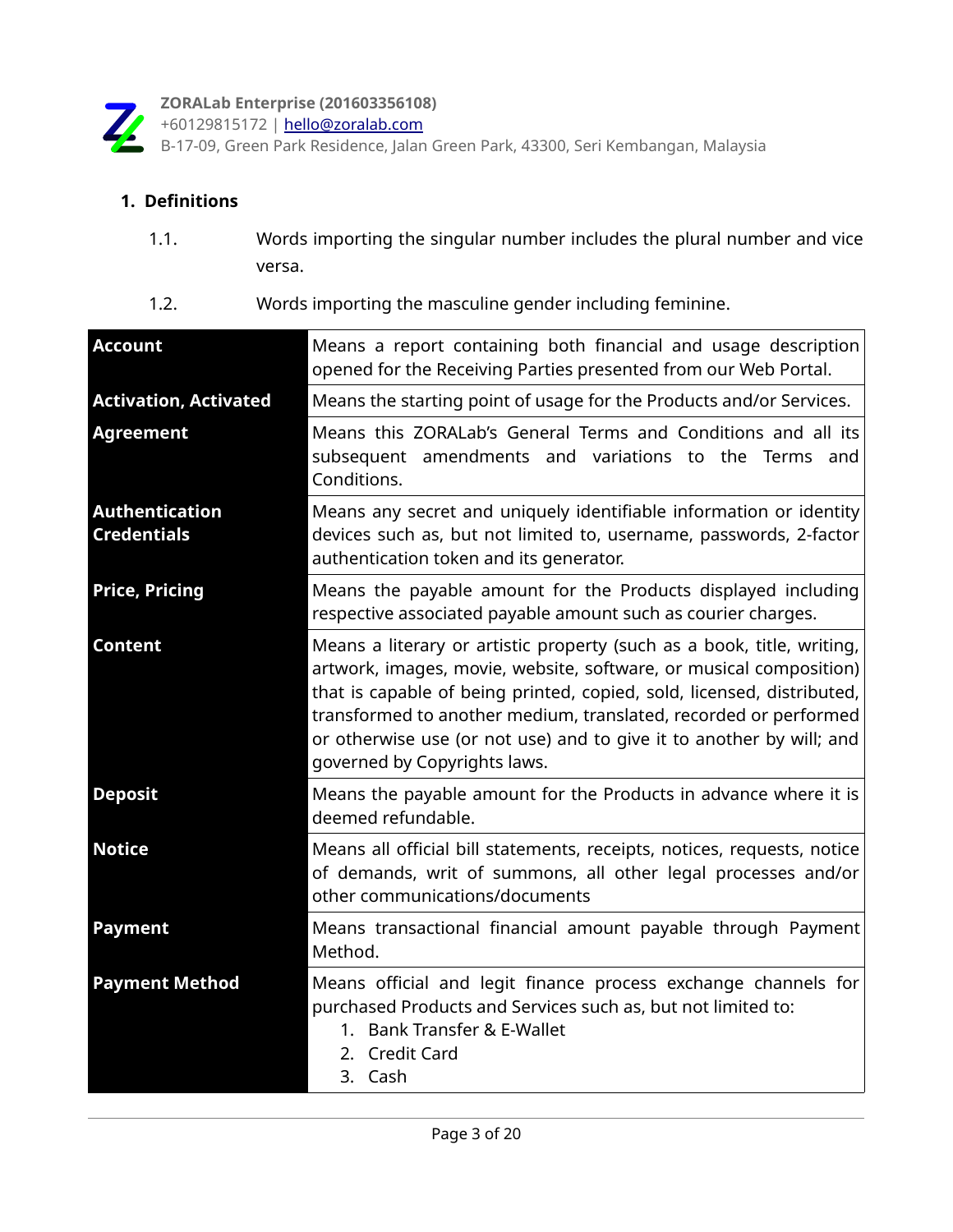

+60129815172 | [hello@zoralab.com](mailto:hello@zoralab.com)

| <b>PDPA</b>                 | Means Malaysia Personal Data Protection Act 2010.                                                                                                                                                                                                                                                                                     |
|-----------------------------|---------------------------------------------------------------------------------------------------------------------------------------------------------------------------------------------------------------------------------------------------------------------------------------------------------------------------------------|
| PII                         | Means personal identifiable information that can be used to<br>distinguish or trace an individual's identity, either alone or when<br>combined with other personal or identifying information that is<br>linked or link-able to a specific individual, not limited to bio-data,<br>behavioral data, bio-metric data, and health data. |
| <b>Product</b>              | Means products made available via Web Portal but not limited to<br>open-source software, and packaged service such as Shepherd<br>Program.                                                                                                                                                                                            |
| <b>Sensitive Data</b>       | against unwarranted<br>Means information that is protected<br>disclosure, to include PII or other private/confidential data.                                                                                                                                                                                                          |
| <b>Service</b>              | Means additional services offered<br>by ZORALab offered<br>in<br>conjunction to the use of the Product.                                                                                                                                                                                                                               |
| <b>Upfront Payment</b>      | Means the Payment done for the Products in advance where it is<br>not refundable.                                                                                                                                                                                                                                                     |
| <b>User Interface</b>       | Means the interactive facilities designed for The Receiving Parties to<br>communicate with the Product such as, but not limited to, website,<br>web app, mobile app, and smart devices.                                                                                                                                               |
| <b>Web Portal</b>           | Means any browser-able Content under the domain name<br>zoralab.com and zoralab.xyz alongside with all its paths (e.g.<br>www.zoralab.com/about) and subdomains (e.g. legal.zoralab.com)<br>of any kinds.                                                                                                                             |
| <b>You, Yours</b>           | Means the Receiving Parties.                                                                                                                                                                                                                                                                                                          |
| <b>ZORALab, We, Us, Our</b> | Collectively means ZORALab Enterprise or any of its subsidiaries,<br>affiliates or successors.                                                                                                                                                                                                                                        |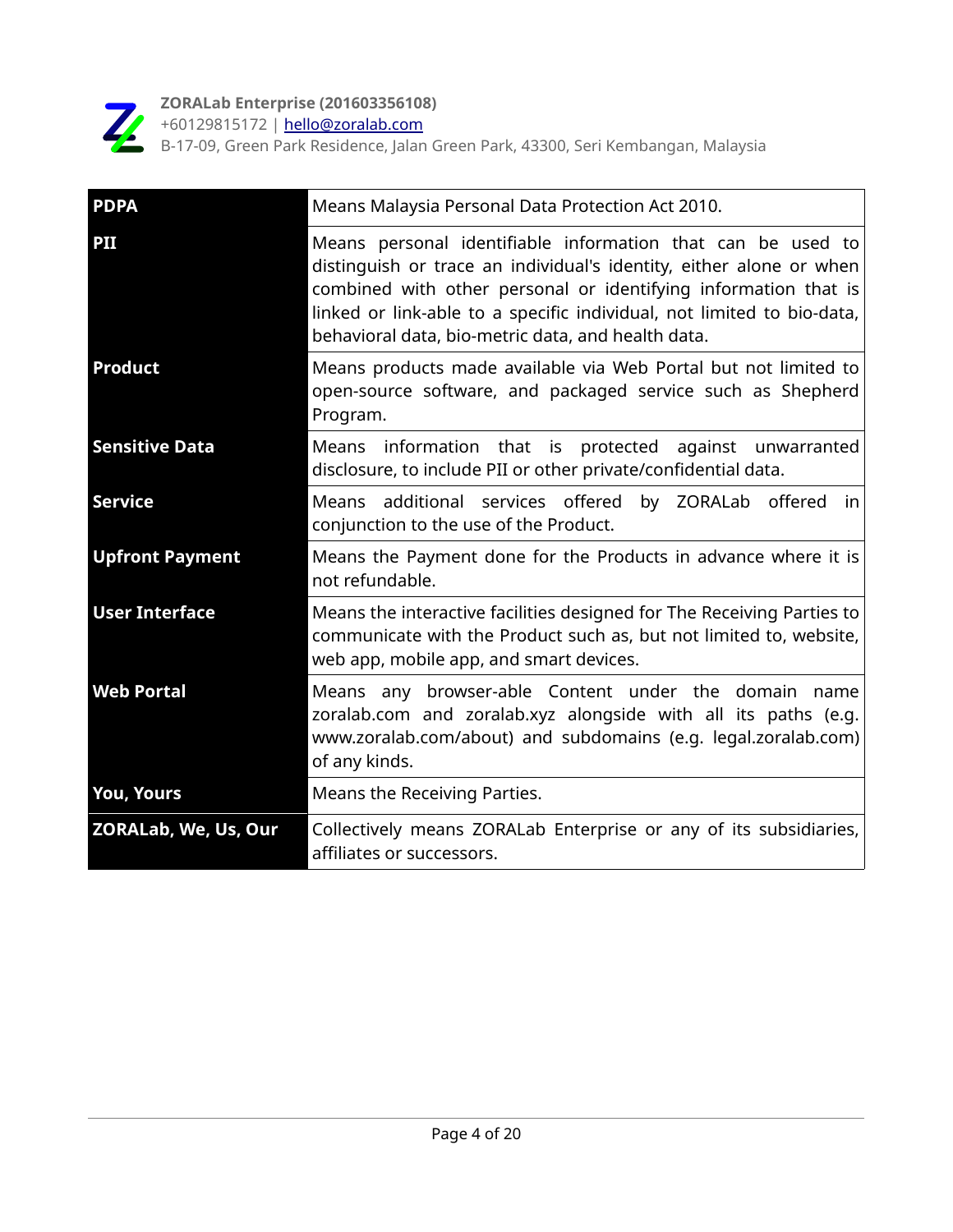

#### **2. Assignment, Ratification, and Tenure**

- 2.1. This Agreement shall be ratified by the Receiving Parties, be effective, and be in-force until terminated according to these Terms and Conditions starting from the explicitly specified actions such as but not limited to:
	- 2.1.1. form submissions; OR
	- 2.1.2. checkbox fulfillment in web form; OR
	- 2.1.3. fulfilling signatory form at the end of this Agreement; OR
	- 2.1.4. action upon Upfront Payment upon any Products and Services; OR
	- 2.1.5. written Agreement signed by the Receiving Parties.
- 2.2. The Receiving Parties are not permitted to assign or novate any or parts of their rights and obligations under the Agreement to any party without ZORALab written approval.
- 2.3. **ZORALab may assign or novate all or parts of the Agreement to any third**party by written notice without prior consent from the Receiving Parties and the Receiving Parties agree to make all subsequent payments (if applicable) to ZORALab as instructed in such further notice.

#### **3. ZORALab's Rights**

- 3.1. ZORALab reserves the right to make any alteration or suspending of any parts of Product and Services without prior notice to the Receiving Parties and ZORALab shall not be liable for any loss or inconvenience to the Receiving Parties resulting therefrom.
- 3.2. ZORALab reserves the right at its absolute discretion to vary, add, or otherwise amend any part of the Terms of Conditions of the Agreement such that:
	- 3.2.1. the Receiving Parties will be given written notice of such amendments; OR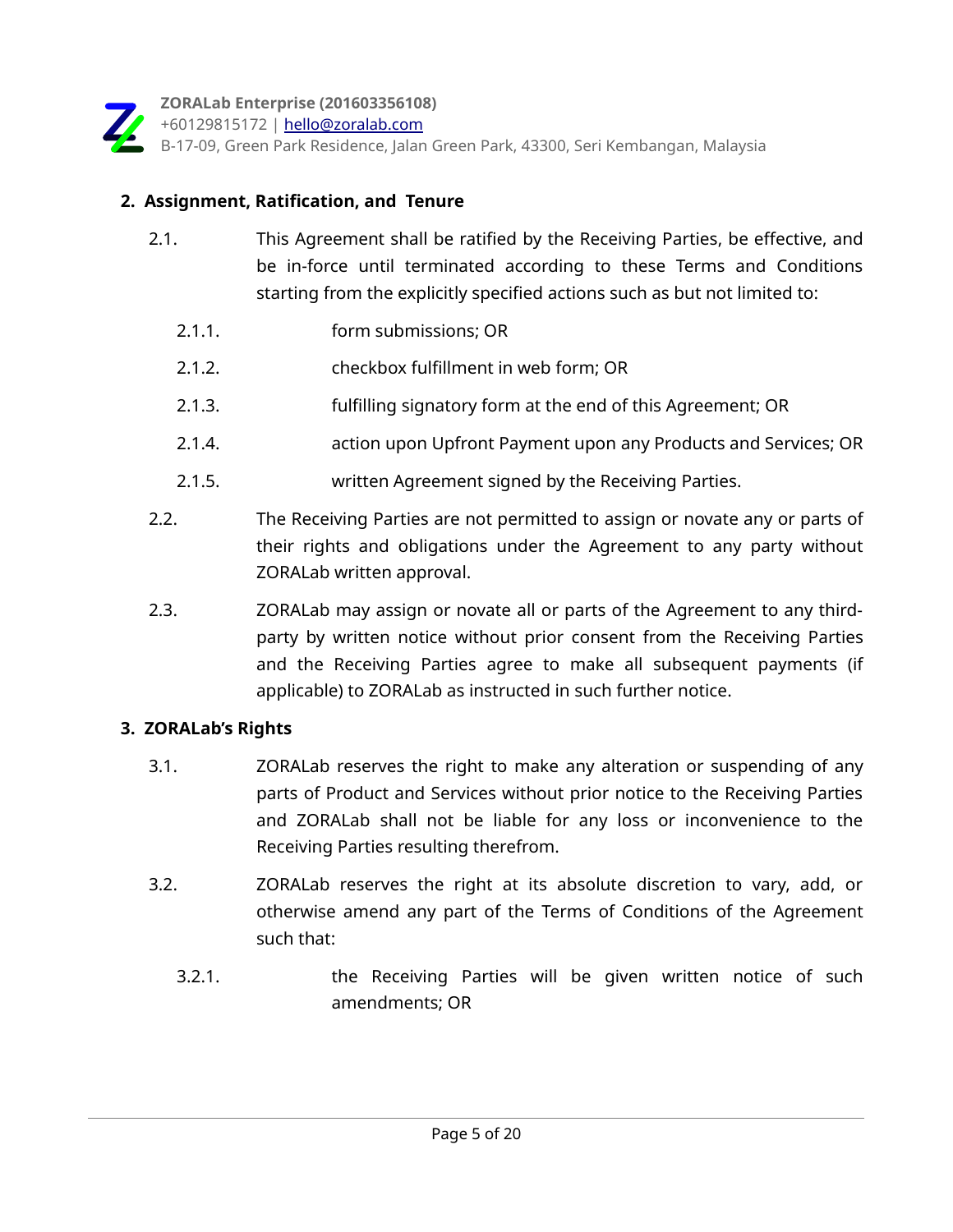B-17-09, Green Park Residence, Jalan Green Park, 43300, Seri Kembangan, Malaysia

- 3.2.2. the Receiving Parties continued use of Products and Services after the effective date of the variation, changes, or amendments to the Terms and Conditions of the Agreement and the same shall constitute an unconditional acceptance of such variation, changes or amendments by the Receiving Parties.
- 3.3. In order to protect the Receiving Parties and ZORALab from transactions and identity fraud, ZORALab reserves the right, at its absolute discretion, not to communicate through any suspicious channels or to ship goods to certain addresses.
- 3.4. ZORALab reserves the right to refuse permission to use the Products and Services to any individual or company for any reason, and may do so without notice.
- 3.5. ZORALab reserves the right to review the Receiving Parties conducts and Contents on compliance with all applicable Terms and Conditions from the usage of the Products and Services.
- 3.6. Where any violations is found from Section 3.5 executions, ZORALab reserves the right to perform countermeasures, with or without prior notice, with or without permission from the Receiving Parties, such as but not limited to:
	- 3.6.1. deleting the subjected Contents belonging to the Receiving Parties from our Products and Services; AND
	- 3.6.2. ceasing, suspending and/or deleting the Receiving Parties' Account and its access to Our Products and Services definitely and/or indefinitely; AND
	- 3.6.3. cooperating with local enforcement for any Rules of Laws breaches committed by the Receiving Parties.

#### **4. Privacy, Personal Identification Data, and Sensitive Data**

 4.1. The Receiving Parties acknowledge and give consent to ZORALab to use and/or disclose the Receiving Parties' PII and Sensitive Data in accordance with the PDPA.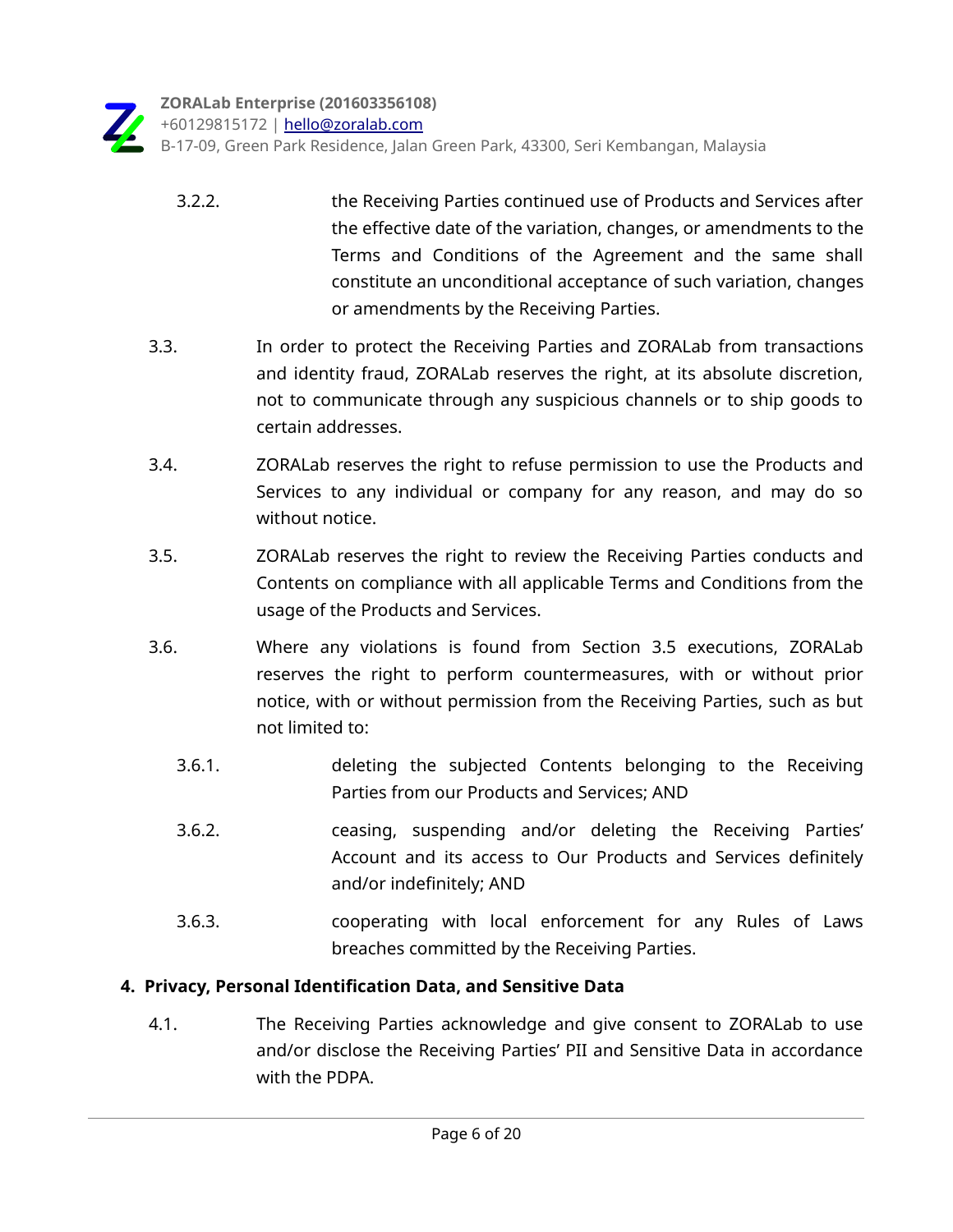

**ZORALab Enterprise (201603356108)** +60129815172 | [hello@zoralab.com](mailto:hello@zoralab.com) B-17-09, Green Park Residence, Jalan Green Park, 43300, Seri Kembangan, Malaysia

- 4.2. ZORALab reserved the rights to generate persistent identifiable memory such as but not limited to "cookie in website" to identify the Receiving Parties in person or computing devices when using one or more of Our services. These persistent identifiable memories do not record data permanently and will be deleted once The Receiving Parties sign off Our Products and Services.
- 4.3. The Receiving Parties acknowledge and give consent to ZORALab to use logging technologies for automated recording of processing information of that The Receiving Parties uses Our Products and Services. Such information can be but not limited to web request, Internet protocol address, client application type, languages, date and time, and process statements.
- 4.4. The Receiving Parties' Sensitive Data can be collected in any way or manner including but not limited to any transactions and/or communications made from/with ZORALab. ZORALab also collects The Receiving Parties' Sensitive Data from a variety of sources, including but not limited to, at any events, seminars, road shows, customer satisfaction surveys organized and/or sponsored by us as well as from publicly available sources.
- 4.5. The Receiving Parties acknowledge and give consent to ZORALab to collect and to process the Receiving Parties' Sensitive Data for all the following purposes:
	- 4.5.1. to communicate with the Receiving Parties; AND
	- 4.5.2. to maintain customer relationship with the Receiving Parties; AND
	- 4.5.3. to assess, process, and provide Products, Services, and/or facilitate to the Receiving Parties; AND
	- 4.5.4. to administer and process any forms of payments and financial transactions related ZORALab Products and Services and/or facilities requested by the Receiving Parties; AND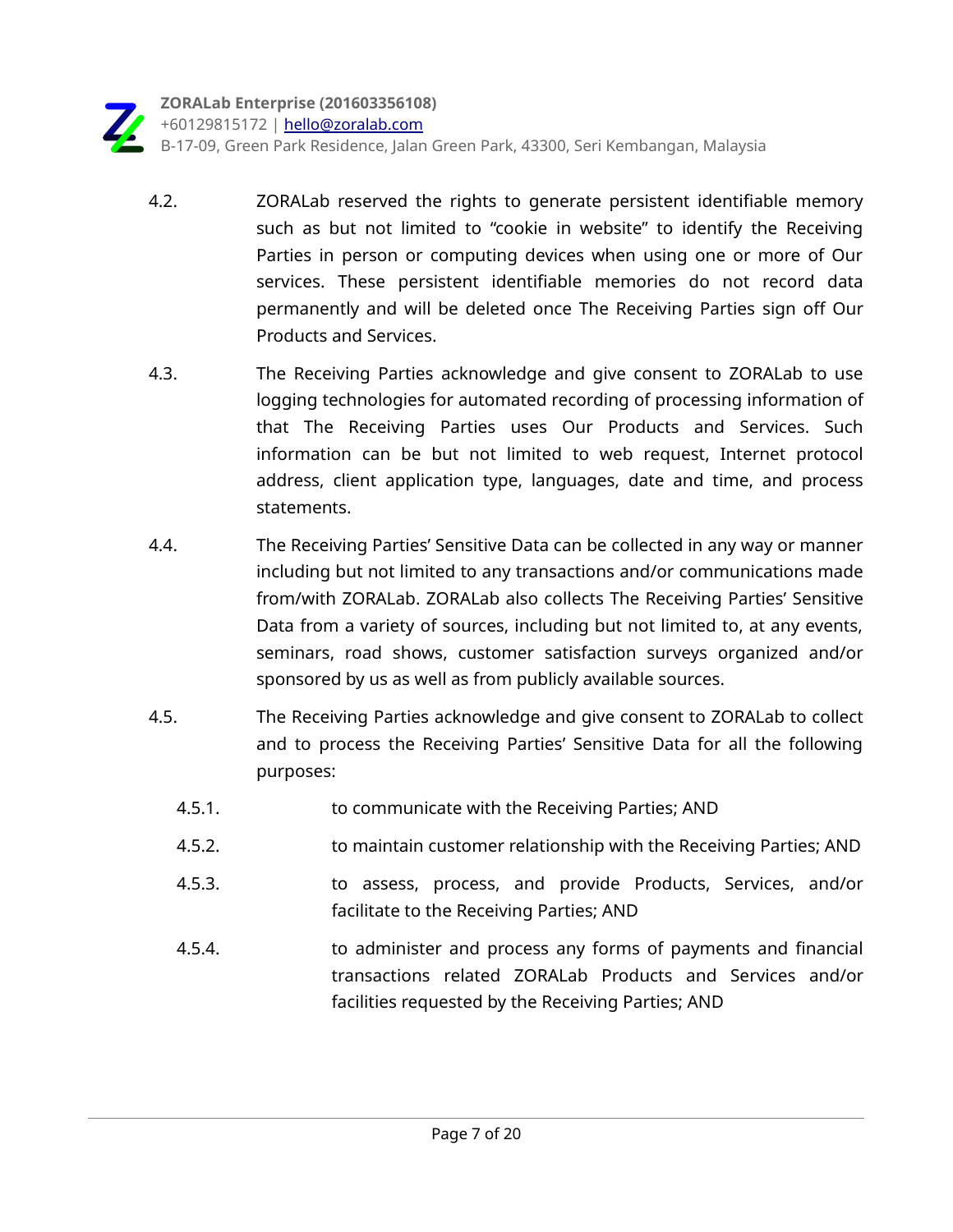+60129815172 | [hello@zoralab.com](mailto:hello@zoralab.com)

| 4.5.5.  | to provide The Receiving Parties with information and/or updates<br>ZORALab Products and Services, upcoming activities,<br>on<br>promotion, and events; AND                                                                                 |
|---------|---------------------------------------------------------------------------------------------------------------------------------------------------------------------------------------------------------------------------------------------|
| 4.5.6.  | for direct marketing purposes such as but not limited to<br>rewarding programs, and loyalty programs, according to the<br>Receiving Parties' consent; AND                                                                                   |
| 4.5.7.  | to facilitate The Receiving Parties for participate in, and ZORALab<br>administration of, any but not limited to events, promotions,<br>activities, Product, and Services; AND                                                              |
| 4.5.8.  | for ZORALab internal administration purposes; AND                                                                                                                                                                                           |
| 4.5.9.  | to enforce or defend ZORALab rights and the Receiving Parties<br>rights under, and to comply with, ZORALab obligations under the<br>applicable laws, legislation and regulations; AND                                                       |
| 4.5.10. | to carry out verification and background checks as part of any<br>recruitment and selection process in connection with The<br>Receiving Parties for employment with ZORALab; AND                                                            |
| 4.5.11. | to share any of the Receiving Parties' Personal Data with the<br>auditor for our internal and reporting purposes; AND                                                                                                                       |
| 4.5.12. | for meeting any applicable legal or regulatory requirements and<br>making disclosure under the requirements of any applicable law,<br>requlation, direction, court order, by-law, quideline, circular or<br>code applicable to ZORALab; AND |
| 4.5.13. | for audit, risk management, and security purposes; AND                                                                                                                                                                                      |
| 4.5.14. | for detecting, investigating, and preventing fraudulent, prohibited<br>or illegal activities; AND                                                                                                                                           |
| 4.5.15. | for enabling us to perform our obligations and enforce our rights<br>under any agreements or documents that ZORALab are a party to;<br><b>AND</b>                                                                                           |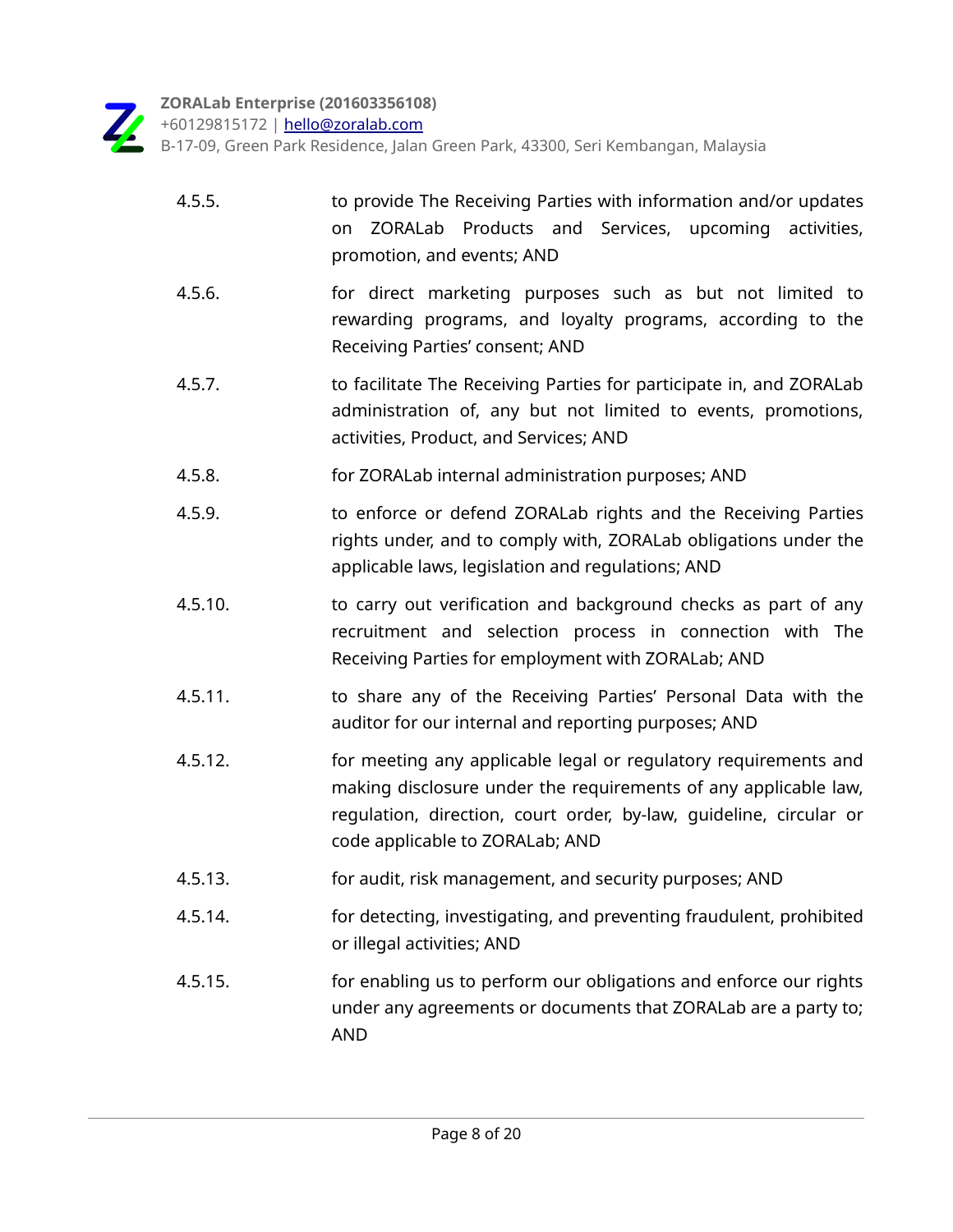+60129815172 | [hello@zoralab.com](mailto:hello@zoralab.com)

B-17-09, Green Park Residence, Jalan Green Park, 43300, Seri Kembangan, Malaysia

- 4.5.16. to transfer or assign our rights, interests, and obligations under any agreements entered into with ZORALab.
- 4.6. The Receiving Parties acknowledge that ZORALab has placed technologies and standards to protect the Receiving Parties' stored and transmitted PII given to ZORALab.
- 4.7. While ZORALab is committed to protect the Receiving Parties' Sensitive Data, the Receiving Parties acknowledge that ZORALab does not guarantee unauthorized or accidental access to such data.
- 4.8. Due to the global nature of ZORALab businesses, for the purposes set out in this General Terms and Conditions, the Receiving Parties hereby granted ZORALab to transfer Sensitive Data to third parties such as but not limited to, datacenter located in other countries that may have a different data protection regime that is found in Malaysia.
- 4.9. Where transfer stated in section 4.8 is performed, the Receiving Parties acknowledge that ZORALab will take appropriate steps to ensure the overseas recipient of Sensitive Data is bound by legally enforceable obligations to provide a standard of protection to that Sensitive Data that is comparable to that of the Malaysia Personal Data Protection Act 2010.

#### **5. The Receiving Parties' Responsibilities**

- 5.1. The Receiving Parties SHALL:
	- 5.1.1. Provide accurate and complete PII to ZORALab and inform ZORALab immediately of any changes to the Receiving Parties' PII including electronics and physical addresses and/or employment or business; AND
	- 5.1.2. Only use the Products and Services for its specified purposes; AND
	- 5.1.3. Complies to Notices and the instructions within provided by ZORALab; AND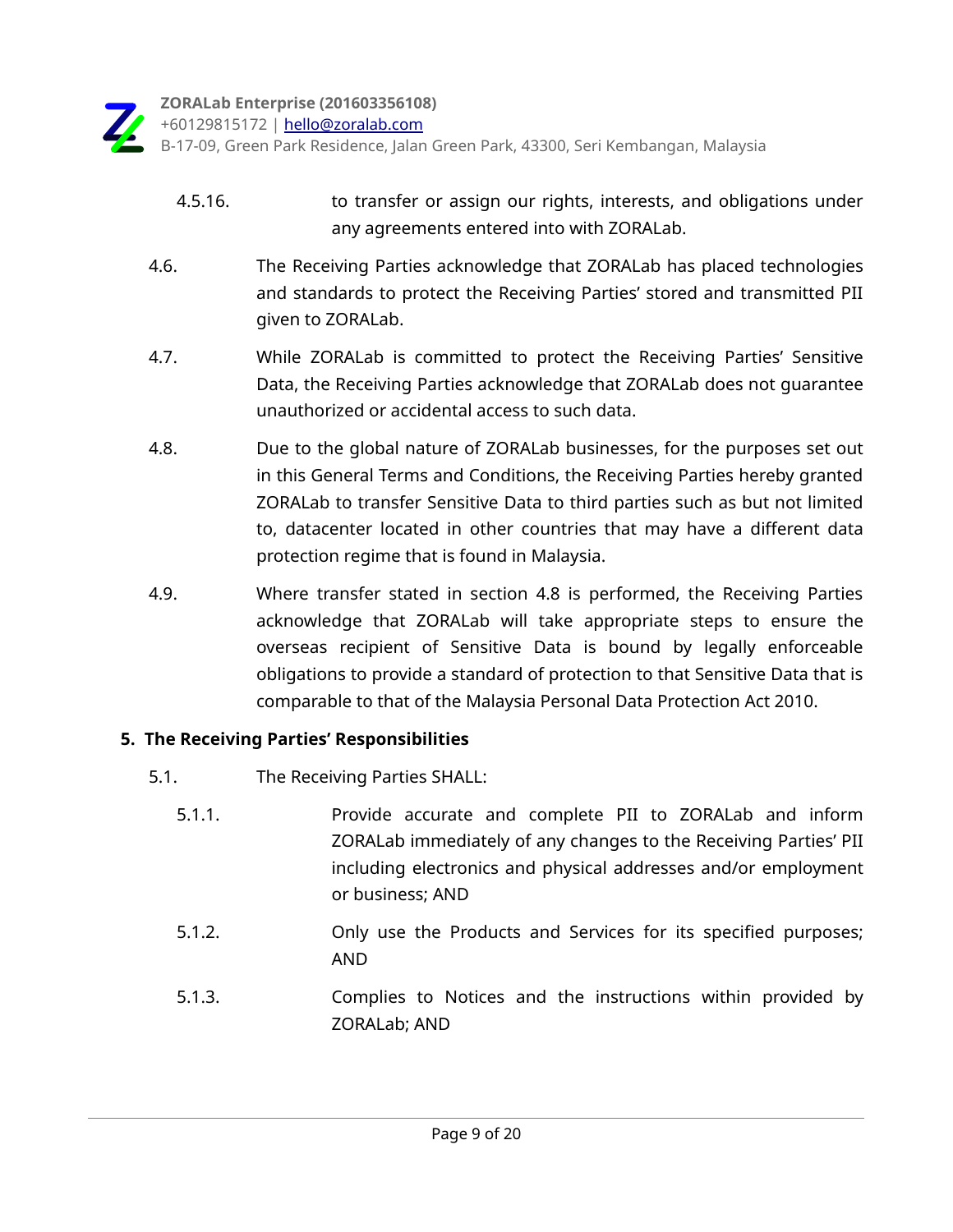

+60129815172 | [hello@zoralab.com](mailto:hello@zoralab.com)

| 5.1.4.  | Be responsible for all equipment and software necessary to use<br>the Products and Services and for the security and integrity of all<br>information data transmitted, disclosed, and/or obtained via the<br>use of our Products and Services; AND                                   |
|---------|--------------------------------------------------------------------------------------------------------------------------------------------------------------------------------------------------------------------------------------------------------------------------------------|
| 5.1.5.  | Agrees, consents, allows and has no objections to ZORALab in<br>extracting PII or any other data required to be used as evidence in<br>court when necessary; AND                                                                                                                     |
| 5.1.6.  | Be responsible for all usage and charges for the Products and<br>Services, including to payment and service charges and any<br>related charges related to ZORALab pursuant to this Agreement in<br>a timely manner; AND                                                              |
| 5.1.7.  | Be responsible for protecting any, but not limited to, username,<br>passwords, 2-factor authentication token and its generator<br>(collectively known as "Authentication Credentials") at all times<br>and not releasing to other entities such as third-party or any<br>person; AND |
| 5.1.8.  | Notify ZORALab immediately for any unauthorized usage and/or<br>access to the Receiving Parties' PII and authentication credentials<br>and all its activities; AND                                                                                                                   |
| 5.1.9.  | Notify ZORALab immediately for any compromised Authentication<br>Credentials; AND                                                                                                                                                                                                    |
| 5.1.10. | Comply with all applicable laws of Malaysia related to the use of<br>the Products and Services; AND                                                                                                                                                                                  |
| 5.1.11. | Take responsible steps to prevent fraudulent, improper, or illegal<br>use of the Products and Services; AND                                                                                                                                                                          |
| 5.1.12. | Cease to utilize the Products and Services as may be required by<br><b>ZORALab; AND</b>                                                                                                                                                                                              |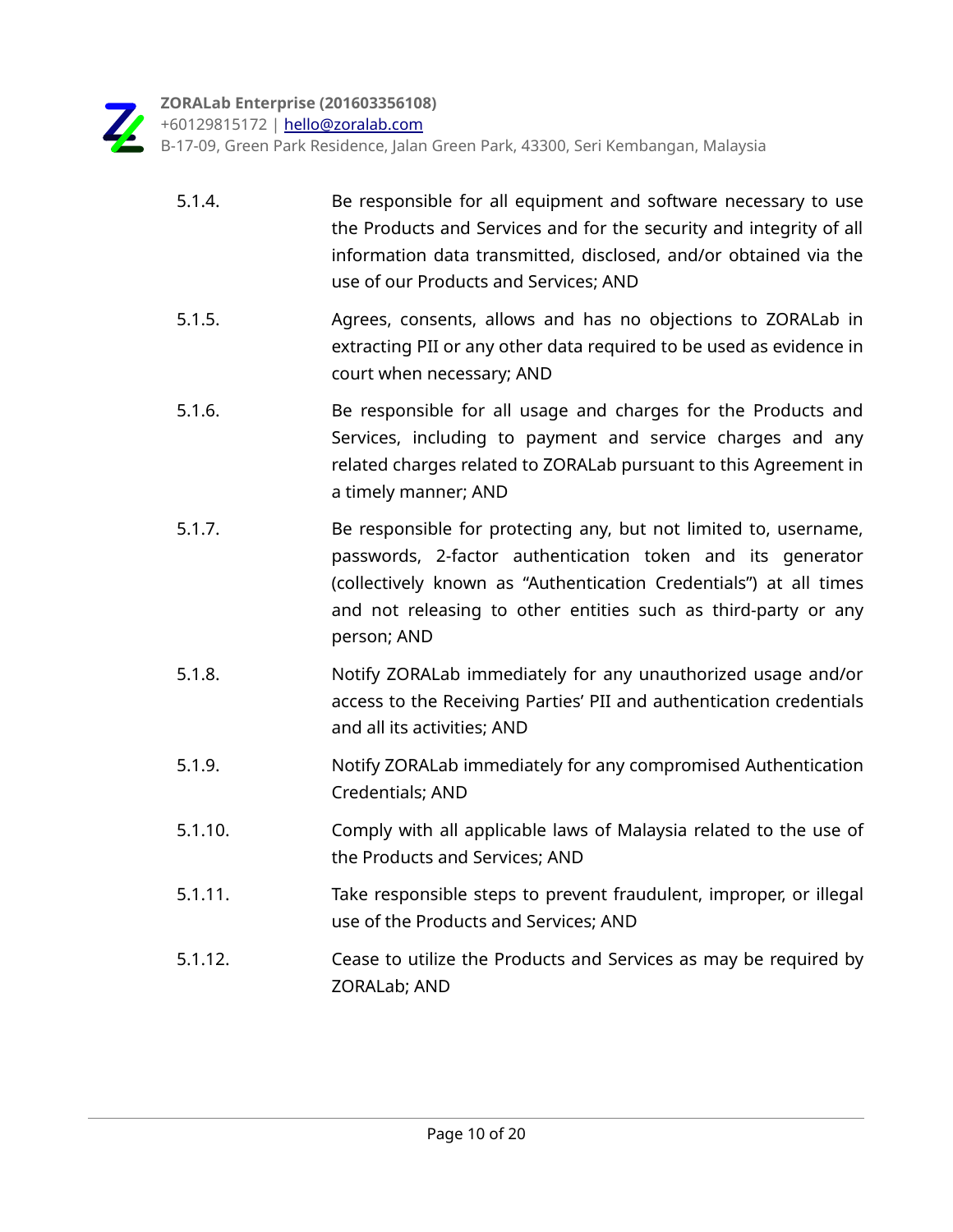

+60129815172 | [hello@zoralab.com](mailto:hello@zoralab.com)

- 5.1.13. Indemnify and shall keep ZORALab indemnified from any loss, damage, liability or expense arising from any claims from libel, privacy and/or copyright infringement, patent, breach of confidence, or breach of any law or regulations whatsoever arising from data transmitted, received or stored via the Products and Services or part thereof and for all claims arising from the Receiving Parties unauthorized use or exploitation of the Products and Services; AND
- 5.1.14. Comply with the Terms and Conditions of this Agreement; AND
- 5.1.15. If the Receiving Parties are below 18 years old, that the Receiving Party shall require his/her parent or legal guardian's permission to use any ZORALab Products and Services.
- 5.2. The Receiving Parties SHALL NOT:
	- 5.2.1. Bypass, remove, deactivate, impair, de-scramble, decipher, compile, disassemble, or reverse engineer any part of the Products and Services; AND
	- 5.2.2. Use, display, mirror or frame any individual elements or whole Web Portal and its contents, ZORALab name, any ZORALab trademark, logo or other proprietary information without ZORALab express consent; AND
	- 5.2.3. Attempt to probe, scan, breach, or test any vulnerability including security or authentication measures of ZORALab systems or network communications without explicit written approval; AND
	- 5.2.4. Attempt to interfere with ZORALab and its customers from proper use and actions such as sending malware, ransomware, overloading, flooding, spamming, or mailbombing; AND
	- 5.2.5. Collect and/or store any Sensitive Data from any ZORALab assets without written approval; AND
	- 5.2.6. Impersonate or misrepresent any person or entity including ZORALab; AND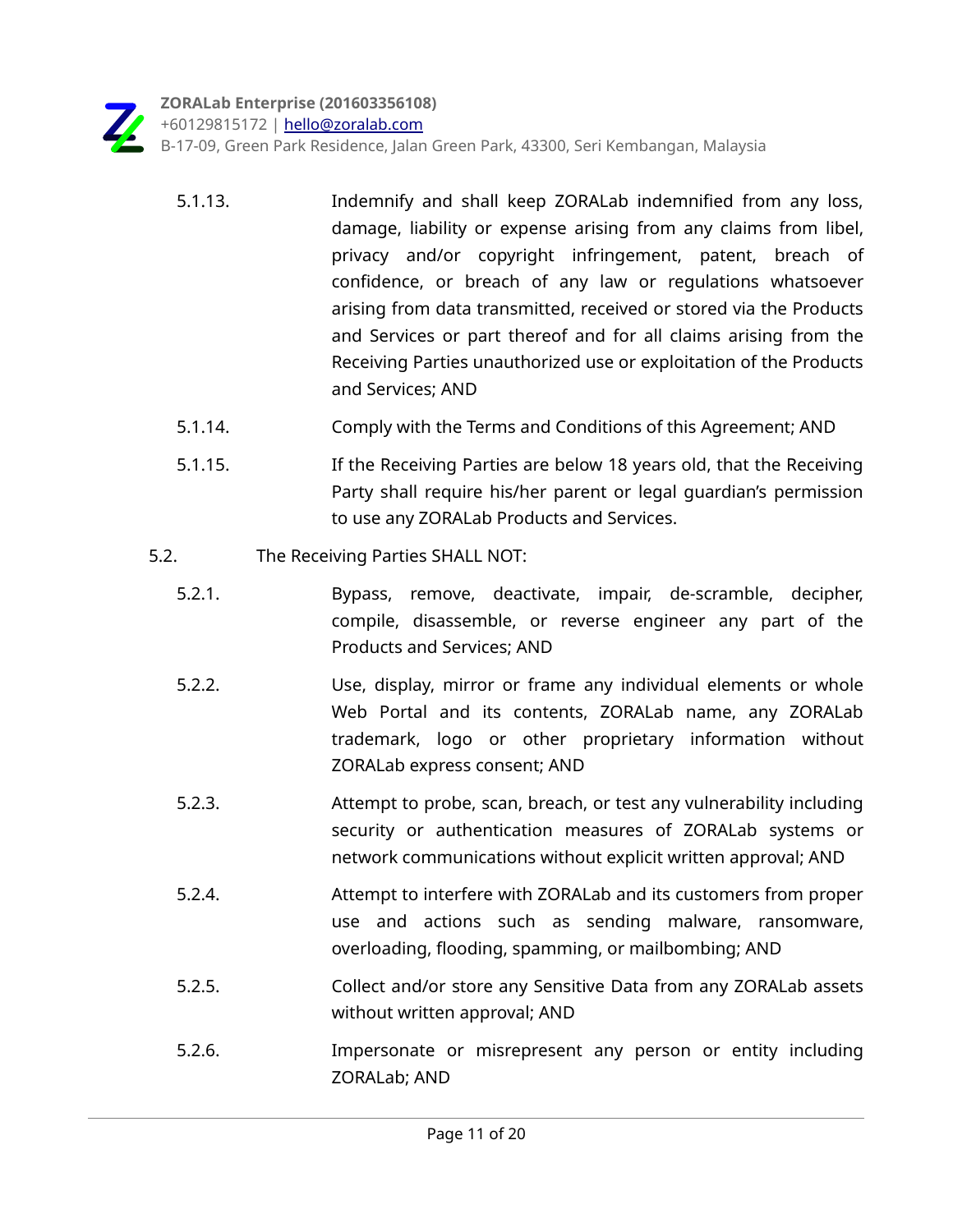**ZORALab Enterprise (201603356108)** +60129815172 | [hello@zoralab.com](mailto:hello@zoralab.com)

B-17-09, Green Park Residence, Jalan Green Park, 43300, Seri Kembangan, Malaysia

 5.2.7. Create, recreate, distribute, or advertise index of any significant portion of the Products and Services without ZORALab written approval.

#### **6. ZORALab Liabilities**

- 6.1. ZORALab shall not be liable to the Receiving Parties or anyone else for any direct, indirect, special, exemplary, and consequential types of losses, injury, damages or whatsoever including but not limited to lost of use, data, revenue or profits, in actions of contract, negligence or other actions arising out or in connection with the use of Products and Services.
- 6.2. ZORALab shall not be responsible or liable to any link redirecting to any third party's Content which is clicked/activated by the Receiving Parties from any User Interfaces provided by ZORALab.
- 6.3. ZORALab shall not be liable for, and the Receiving Parties agree to indemnify ZORALab against all claims, losses, liabilities, proceedings, demands, costs, and expenses, including legal fees which may result or which ZORALab may sustain in connection with or arising from the Product and Services used by the Receiving Parties.
- 6.4. Without prejudice to the forgoing, in the event of a court or tribunal holds ZORALab liable for any breach or default by ZORALab, the Receiving Parties agree that the amount damages payable by ZORALab to the Receiving Parties shall not at any time exceed the sum of MYR300.00 notwithstanding any order, decree, or judgment obtained by the Receiving Parties.
- 6.5. Without limiting the generality of any provision in this Agreement, ZORALab shall not be liable for any failure to perform its obligations herein caused by an act of God, insurrection or civil disorder, military operations, act of terrorism, emergency, acts or omission of Government, or any competent authority, labor trouble or industrial disputes of any kind, fire, lightning, subsidence, explosion, floods, acts of omission of persons or bodies for whom ZORALab has no control over or any cause outside ZORALab reasonable control.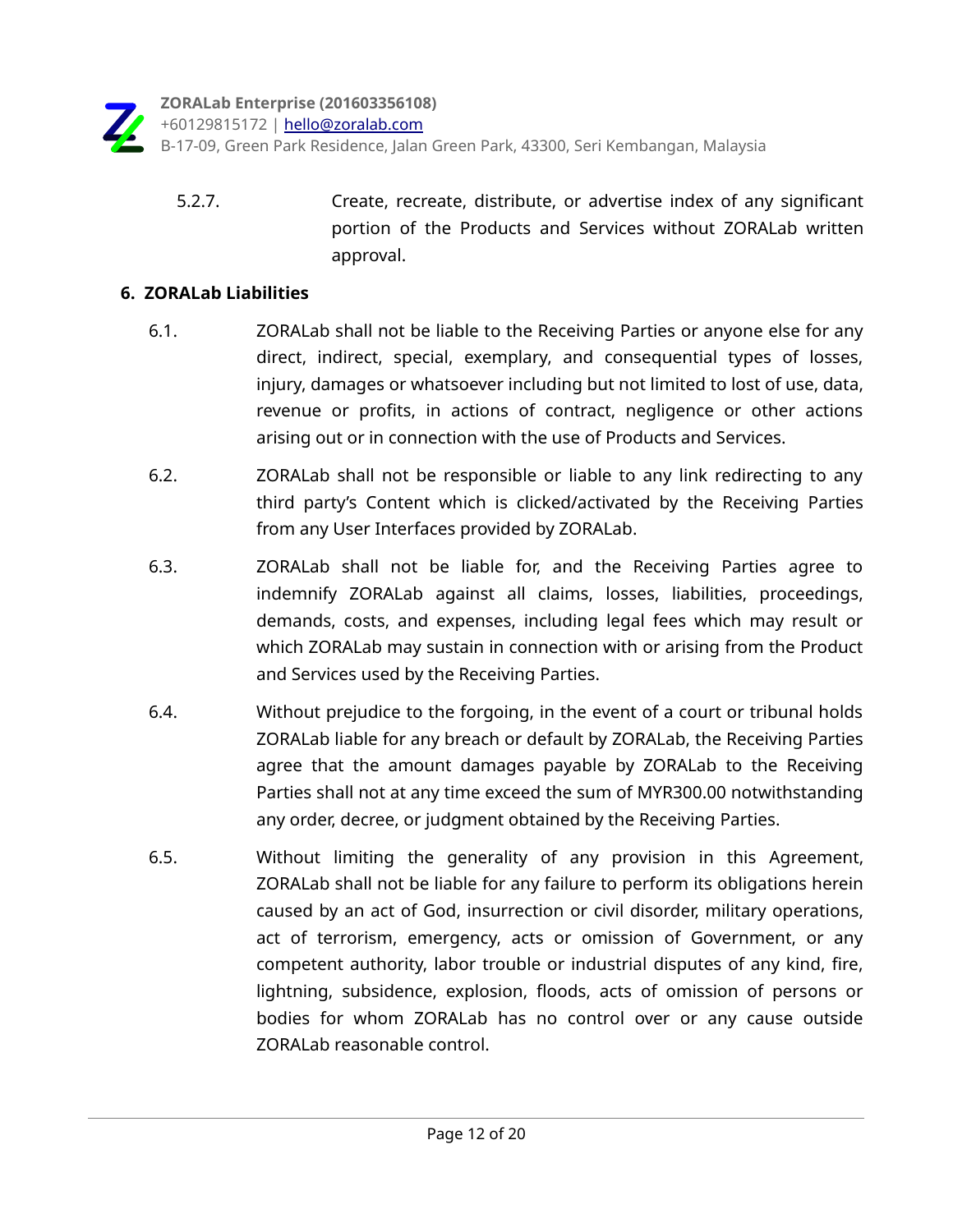**ZORALab Enterprise (201603356108)** +60129815172 | [hello@zoralab.com](mailto:hello@zoralab.com) B-17-09, Green Park Residence, Jalan Green Park, 43300, Seri Kembangan, Malaysia

 6.6. The Products and Services may occasionally be affected by interference caused by objects beyond ZORALab control such as radio interference, room temperature fluctuation, power disruptions, and weather conditions. In the event of such interference, ZORALab shall not hold liable for any inability to use or access Products and Services.

#### **7. Proprietary Rights, Licenses, and Restrictions**

- 7.1. All Contents in and to the Products and Services are owned by ZORALab. Such rights are protected by Malaysian Copyright Laws, other applicable copyright laws, and international treaty provisions. ZORALab retains all rights not expressly granted herein.
- 7.2. Except where Content is expressly stated to the contrary all persons featured in the Products and Services are in no way associated, linked or affiliated with ZORALab and the Receiving Parties should not rely on the existence of such connection or affiliation. Any trademarks/names featured on the Products and Services are owned by the respective trademark owners and any assertion is in no way endorsed by or connected to ZORALab.
- 7.3. ZORALab grants the Receiving Parties a limited access to make personal, non-commercial use of the Contents from the Products and Services with the adherence to the General Terms and Conditions herein.

#### **8. Governing Laws**

 8.1. The Agreement shall be governed and constructed in accordance with the laws of Malaysia, excluding conflict of law rules. Parties agree to submit to the exclusive jurisdiction of Malaysian courts.

#### **9. Notices**

 9.1. All Notices to be given to by ZORALab under the Agreement will be in writing sent to the Receiving Parties last known electronics and/or physical address.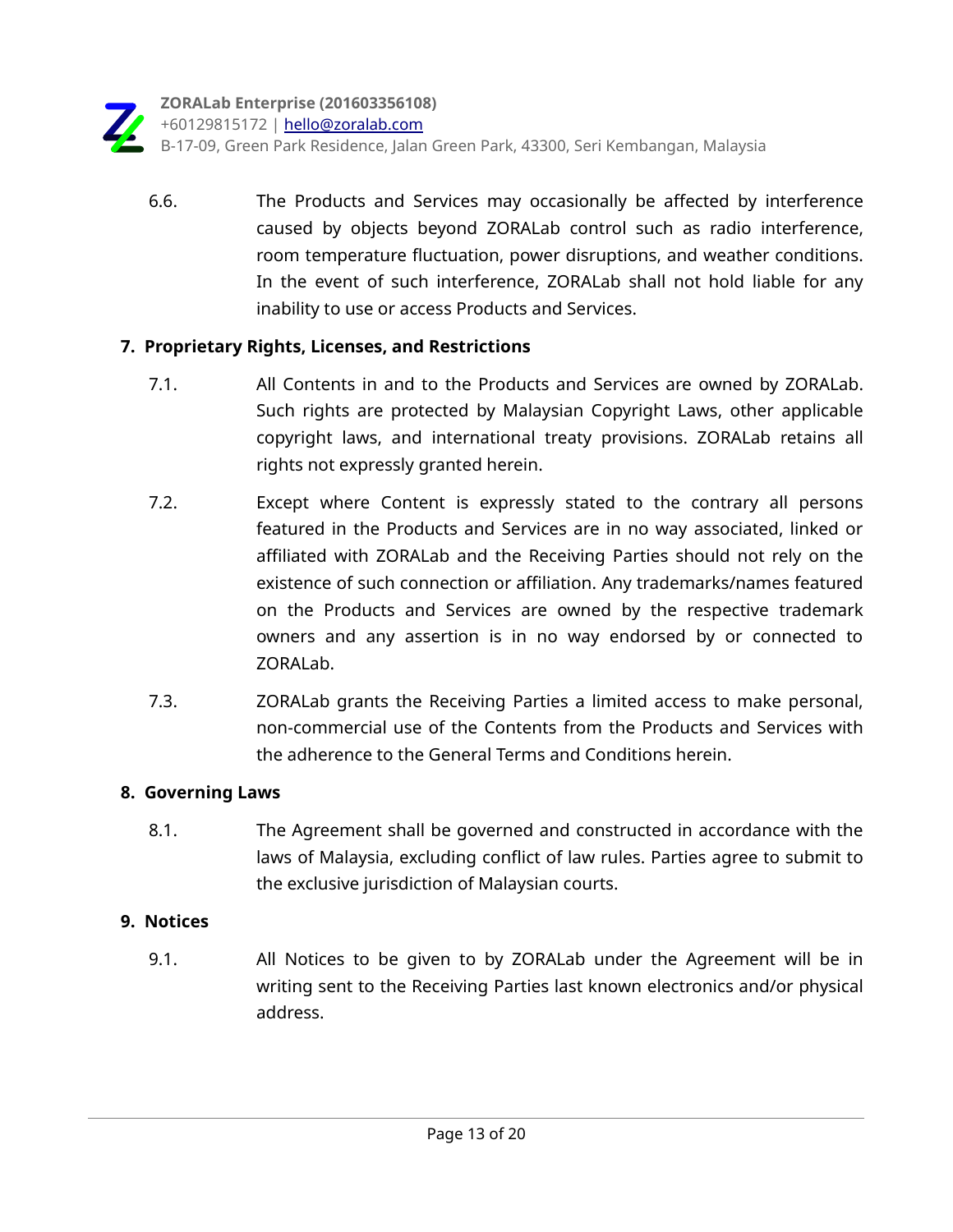

+60129815172 | [hello@zoralab.com](mailto:hello@zoralab.com)

B-17-09, Green Park Residence, Jalan Green Park, 43300, Seri Kembangan, Malaysia

- 9.2. All Notices to be given by the Receiving Parties to ZORALab under the agreement must be in writing and sent to any of the following electronic email addresses:
	- 9.2.1. hello@zoralab.com; OR
	- 9.2.2. legal@zoralab.com
- 9.3. All Notices given by ZORALab to the Receiving Parties pursuant to this clause shall be deemed to have served if:
	- 9.3.1. Sent by registered post, on the third (3rd) Working Day after the date of posting irrespective of whether it is returned or undelivered; OR
	- 9.3.2. Sent by ordinary post, on the fifth (5th) Working Days after the date of posting irrespective of whether it is returned undelivered; OR
	- 9.3.3. Sent by email post, upon emailing out; OR
	- 9.3.4. Hand delivered, upon delivery; OR
	- 9.3.5. Sent by facsimile, upon successful completion of transmission as evidence by a transmission report; OR

#### **10. Suspension or Terminations**

- 10.1. The Receiving Parties may at any time terminate the Agreement by giving ZORALab prior written notice. The Products and Services shall be deemed terminated within 5 Working Days from the receipt of the termination notice by ZORALab.
- 10.2. ZORALab reserves the right to cancel, withdraw, terminate, or suspend the Products and Services for any reason whatsoever at its sole discretion by the way of a written notice to the Receiving Parties and the Receiving Parties agree that ZORALab shall not be liable for such cancellation, withdrawal, termination, and suspension.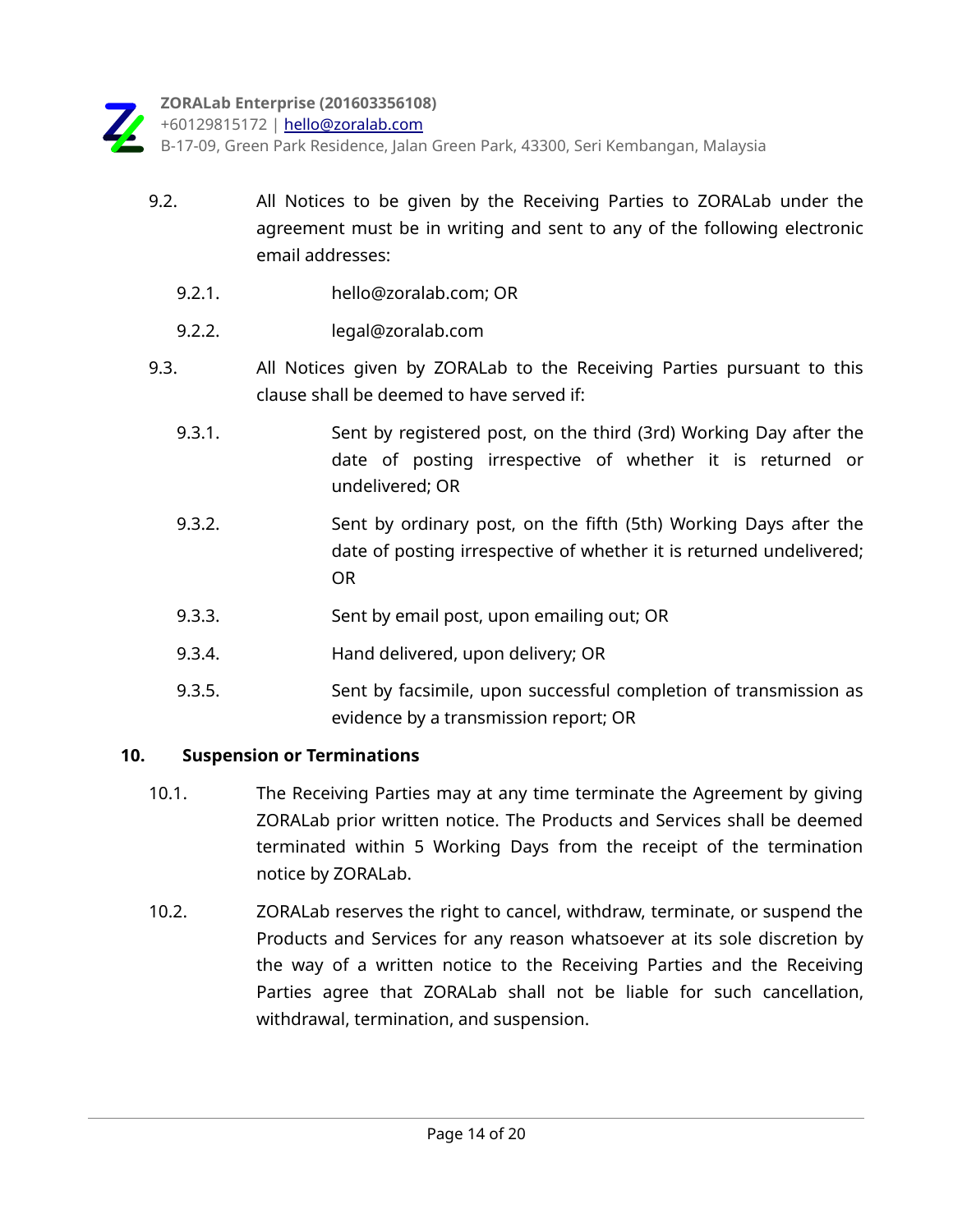

+60129815172 | [hello@zoralab.com](mailto:hello@zoralab.com)

B-17-09, Green Park Residence, Jalan Green Park, 43300, Seri Kembangan, Malaysia

#### **11. Product Availability and Specifications**

- 11.1. ZORALab does not represent nor warrant the descriptions of the Product in ZORALab are accurate and complete.
- 11.2. The sold Products are subjected to availability and ZORALab will not be charged for Products that are unavailable.
- 11.3. Once the Product and Service is sold out, its notification of the unavailability will be made on the Web Portal at the earliest opportunity.
- 11.4. By purchasing the Product, it is deemed to the agreement of the terms and conditions of the relevant ZORALab's Product.

#### **12. Product Pricing**

- 12.1. The Receiving Parties shall be charged for each purchase of the Products based on the respective Charges prominently displayed at the Web Portal.
- 12.2. Notwithstanding the Charges imposed in Clause 12.1 above, the Receiving Parties shall be charged with:
	- 12.2.1. Standard shipping or handling charges prescribed by ZORALab at the point of purchase; OR
	- 12.2.2. Logistic charges for transit or shipping ZORALab's personnel or goods that are otherwise impractical to execute with standard shipping method.
- 12.3. ZORALab endeavors to provide current and accurate information on the Web Portal. Nevertheless, misprints and other errors may occur. Accordingly, ZORALab reserves the rights to change prices, fees, and changes of the Products made available via Web Portal at any time and from time to time without any notice of liability.

#### **13. Payments**

 13.1. ZORALab accepts payment via the available Payment Methods primarily in Malaysian Ringgit for the purchase of a Product.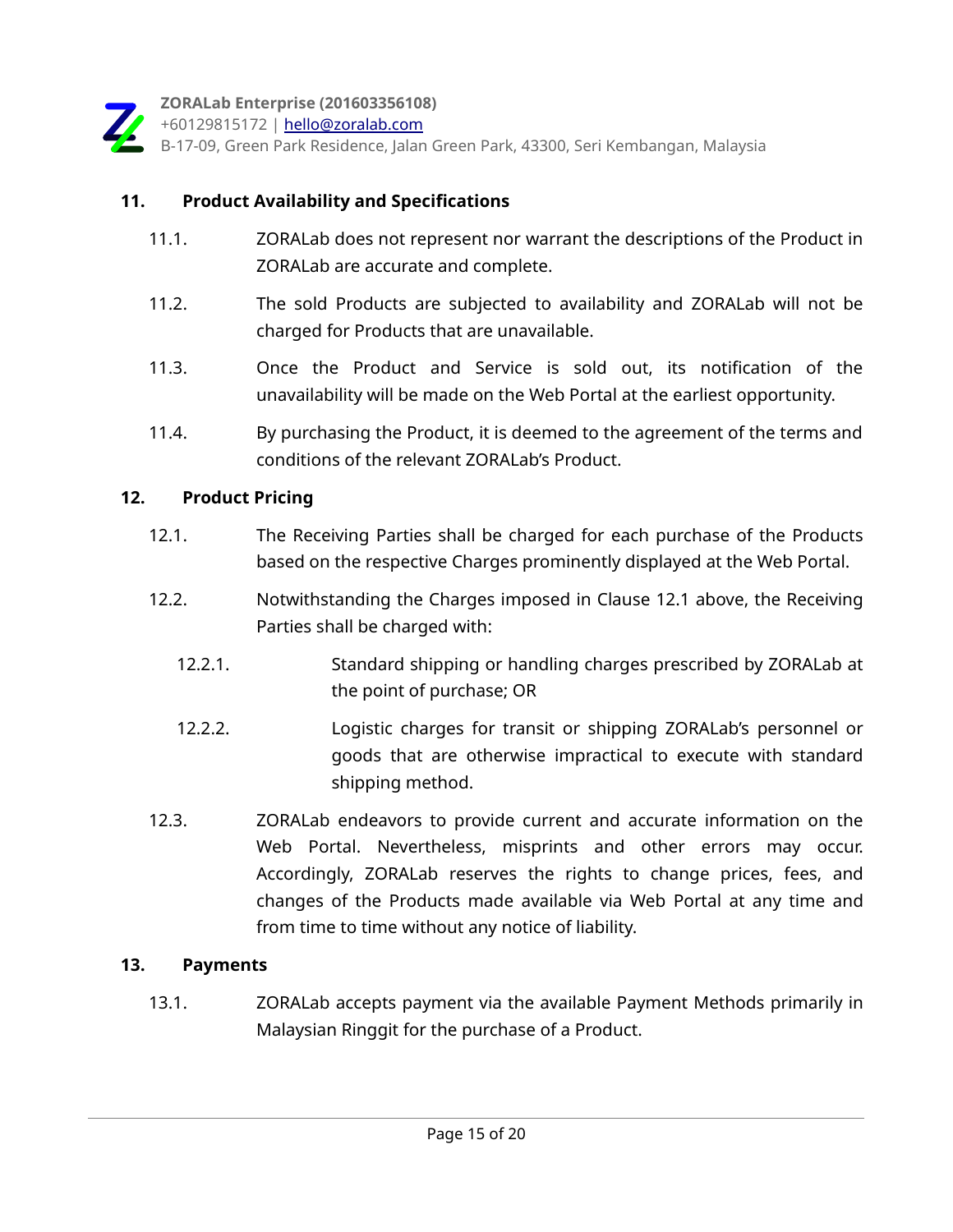+60129815172 | [hello@zoralab.com](mailto:hello@zoralab.com)

B-17-09, Green Park Residence, Jalan Green Park, 43300, Seri Kembangan, Malaysia

- 13.2. ZORALab shall have absolute right to suspend or terminate any purchase that is illegal and unauthorized.
- 13.3. ZORALab may request for Upfront Payment of the Product which may include without limitation.
- 13.4. By making an offer to purchase a Product, ZORALab is authorized to transmit or to obtain information (including updated information) including, but not limited to, the credit card number or credit reports, authenticate of the identity, validate the credit card, obtaining an initial credit card authorization, and to authorize individual purchase transactions from third parties from time to time.
- 13.5. In the event that the Payment Method is rejected by the issuing Bank or financial institutions, ZORALab shall not be liable for any claims, demands, disputes, or losses resulting from the rejection.
- 13.6. ZORALab will take responsible care, as long as it is within ZORALab's power to do so, to keep the purchase details and payments secure, but will not be liable for any losses on unauthorized access by any third parties.

#### **14. Deposit**

- 14.1. ZORALab may request for advance payment for registration of the Product which may include without limitation a refundable Deposit.
- 14.2. ZORALab reserves the right to utilize the Deposit to offset any amount due to ZORALab including but not limited to any outstanding Payment under any of the Receiving Party's Account.
- 14.3. Subject to Clause 14.2 above, any balance of Deposit will be returned within four (4) months from the date of termination of the Agreement, subject to the deduction of any amount claimed by ZORALab in the event of the breach of any clause of the Agreement.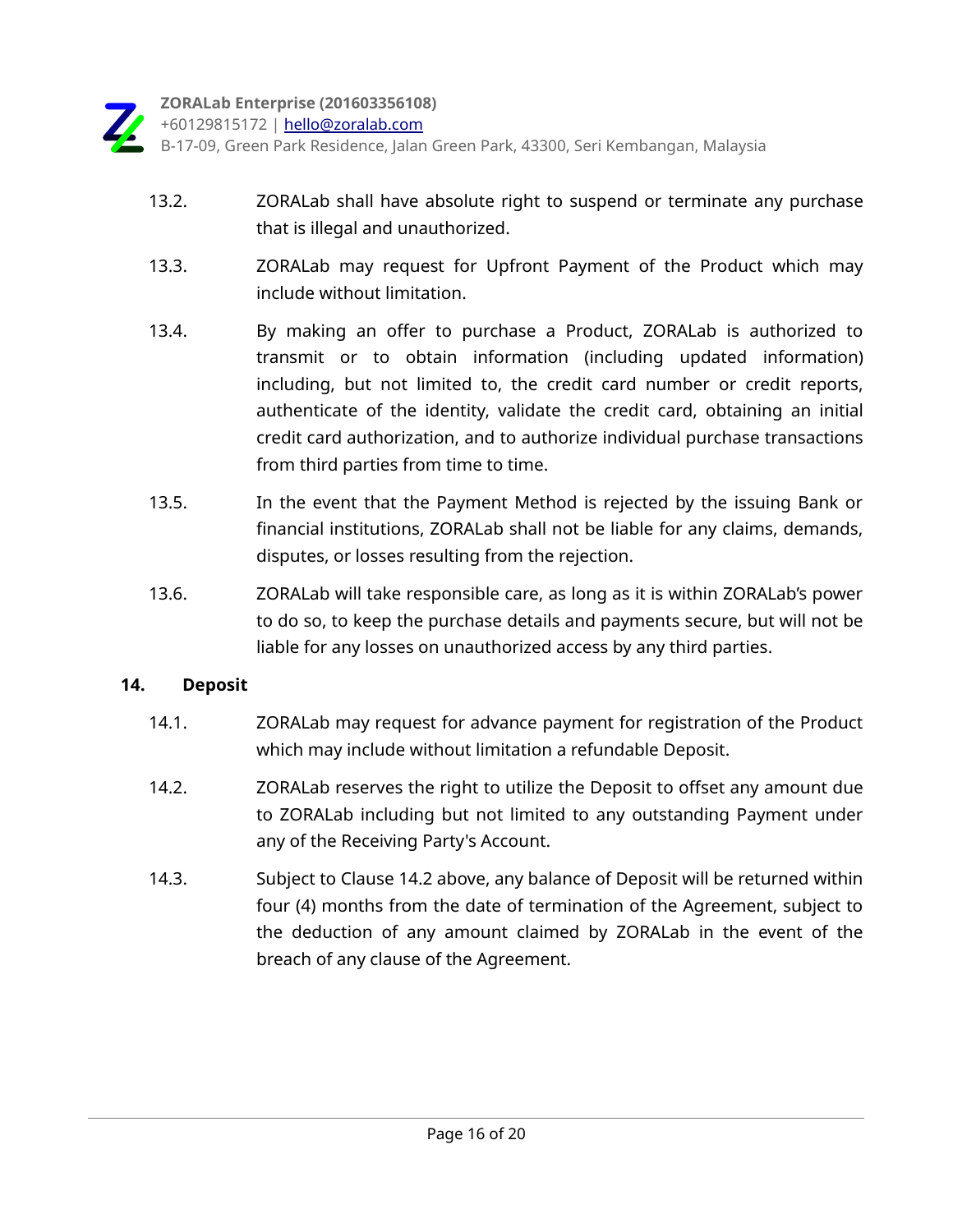

+60129815172 | [hello@zoralab.com](mailto:hello@zoralab.com)

B-17-09, Green Park Residence, Jalan Green Park, 43300, Seri Kembangan, Malaysia

#### 15. **Shipping Policy**

- 15.1. All deliveries of the Products and Services will be made by ZORALab fulfillment partner or any other courier services as may be appointed by ZORALab from time-to-time and ZORALab is unable to control their delivery times.
- 15.2. ZORALab will use commercially reasonable efforts to deliver the Product as quickly as possible and within the time period indicated.
- 15.3. Once the Product is dispatched, the Receiving Parties will receive a notification such as but not limited to email notification about the delivery alongside its tracking methods.
- 15.4. All parcels will be delivered to the address specified in the confirmed order. Third-party collection of the Product is not allowed.
- 15.5. Shipping address cannot be changed after the payment is done.
- 15.6. ZORALab shall not be held liable for delivery to the wrong address due to incorrect information provided by the Receiving Parties.
- 15.7. Products not delivered after 3 times will be returned to the courier agency collection carrier and need to self-collect within the specified collection date by the said courier agency. Additional fees may be imposed if additional delivery is required.
- 15.8. All non-delivered, uncollected, and unclaimed Products within the specified self-collection date will be returned to ZORALab and no refund will be given.
- 15.9. Shipping charges are determined by the courier agency, which are determined by Product's packet size, weight, and delivery location.
- 15.10. Risk of loss and damages of the Products will be passed on the date when the Products have been delivered out.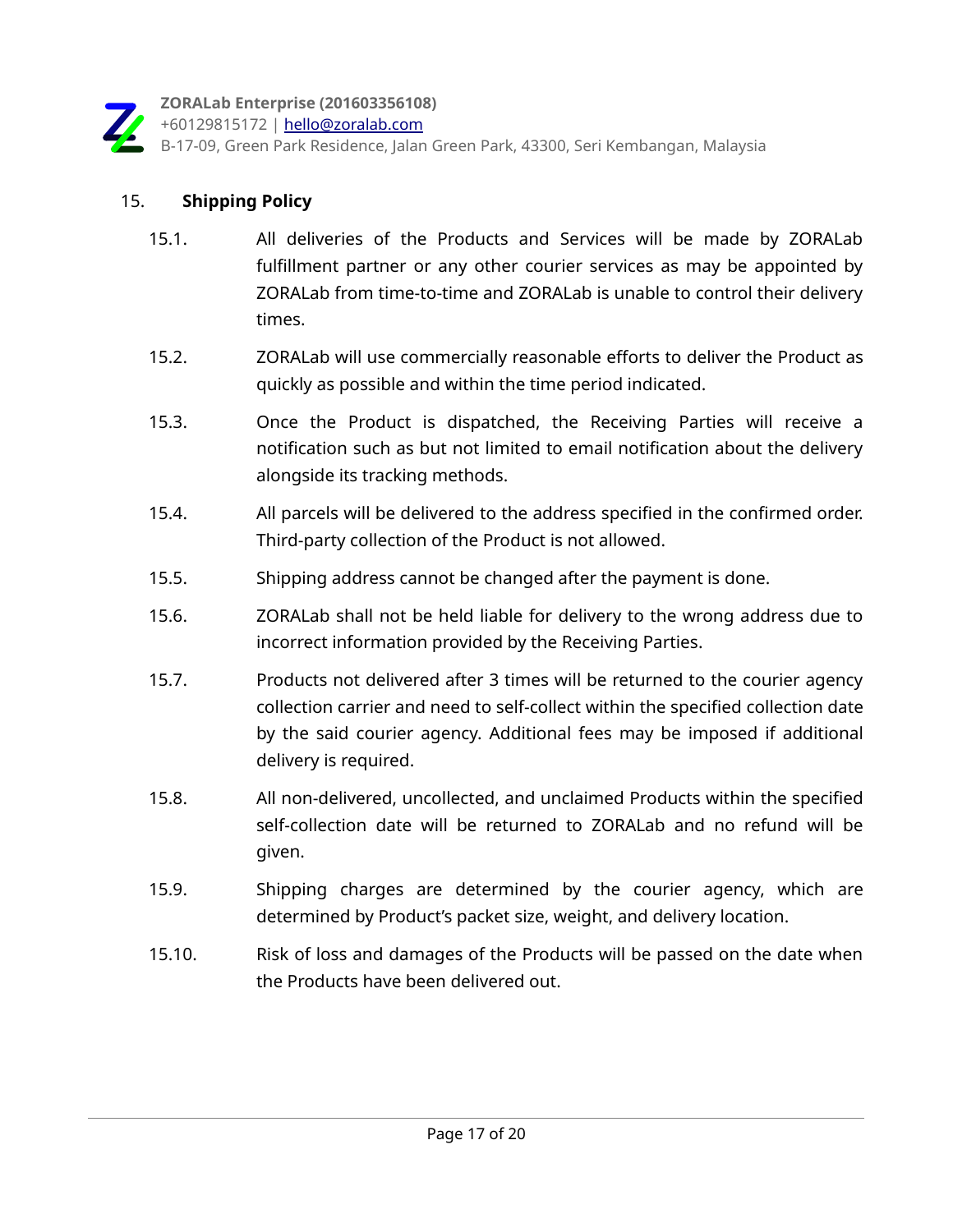

+60129815172 | [hello@zoralab.com](mailto:hello@zoralab.com)

B-17-09, Green Park Residence, Jalan Green Park, 43300, Seri Kembangan, Malaysia

#### 16. **Claims and Warranty**

- 16.1. In the event of claims, the original receipt and/or any relevant Notice, and assets if any in full original packaging must be produced back to ZORALab's office or manufacturers' service center.
- 16.2. All Products sold on the Web Portal are subjected to the relevant manufacturer's warranty.
- 16.3. Any warranty or claims is void if:
	- 16.3.1. breached the terms of any manufacturers' warranty such as, but not limited to, damaged devices due to negligence, unauthorized usage, services, repairs, and alterations; OR
	- 16.3.2. breached the terms of warranty of the Product such as, but not limited to, damaged devices due to negligence, unauthorized usage, services, repairs, and alterations.

#### **17. Miscellaneous**

- 17.1. No rule of construction or interpretation shall apply to prejudice the interest of the party preparing the Agreement.
- 17.2. The Agreement constitutes the entire agreement between the parties concerning the subject matter herein and supersedes all previous agreements, understanding, proposals, representations, and warranties relating to the subject matter.
- 17.3. Those clauses which by their nature would survive the termination of the Agreement shall so survive.
- 17.4. Time whenever referred to in this Agreement shall be of the essence.
- 17.5. This Agreement shall be binding on and shall inure for the benefit of each Party's permitted assigns, successors in title, personal representatives, executors, and administrators.
- 17.6. The Receiving Parties shall bear all stamp duty, service tax charges, or any other cost or charges imposed by law in connection with the preparation of the Agreement and/or the provision of Products and Services.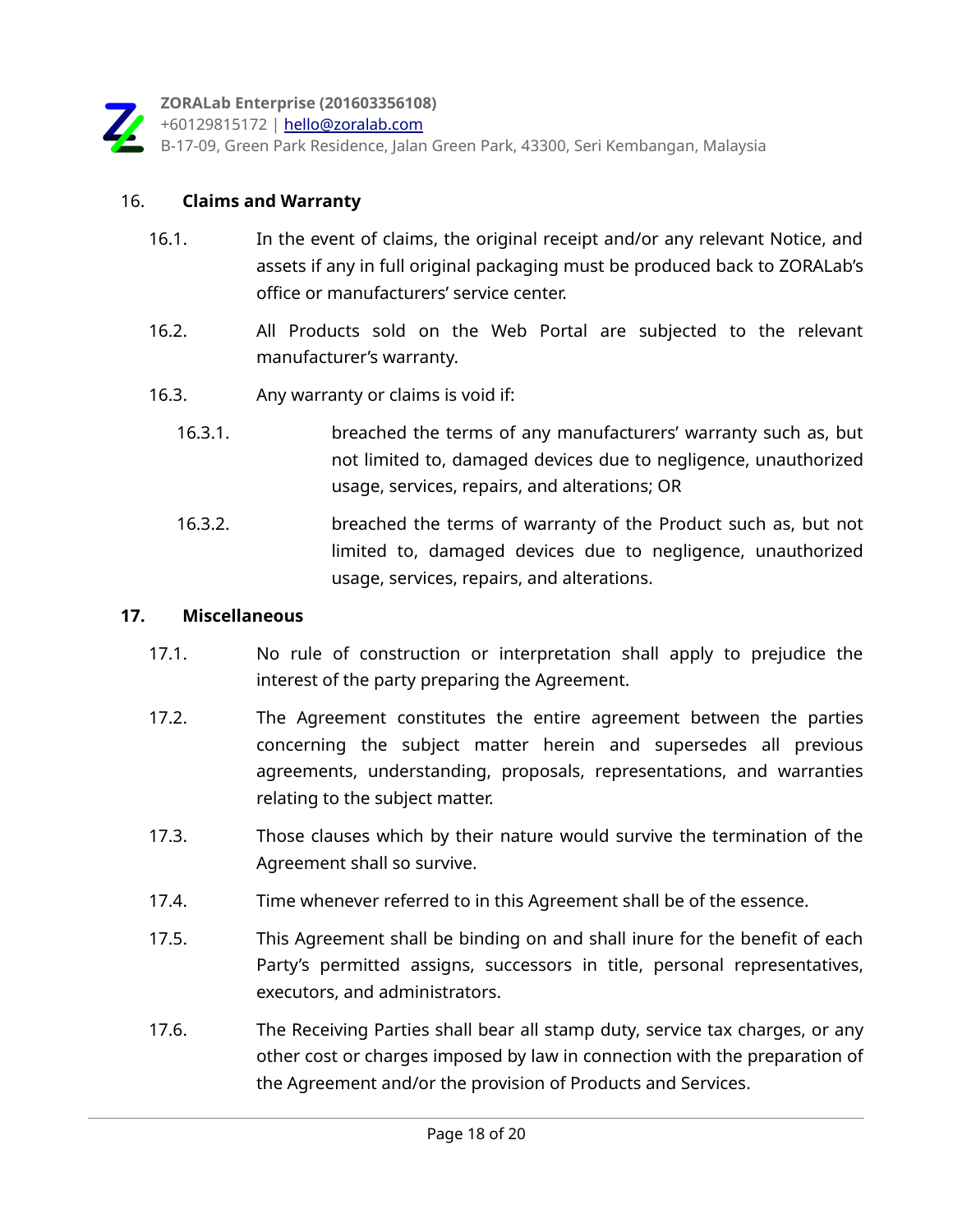

+60129815172 | [hello@zoralab.com](mailto:hello@zoralab.com)

- 17.7. An expression importing a natural person includes any company, partnership, joint venture, association, corporation or other body and any governmental agency.
- 17.8. Notwithstanding anything to the contrary, the Receiving Parties hereby agree to be bound by the terms of service, policies, and procedures and/or any variations, additions, or amendments made thereto, as may be determined by ZORALab at any time.
- 17.9. If any part of this Agreement is, for any reason, declared invalid or unenforceable, the validity of the remaining part shall remain in full force and effect as if this Agreement had been executed without the invalid parts.